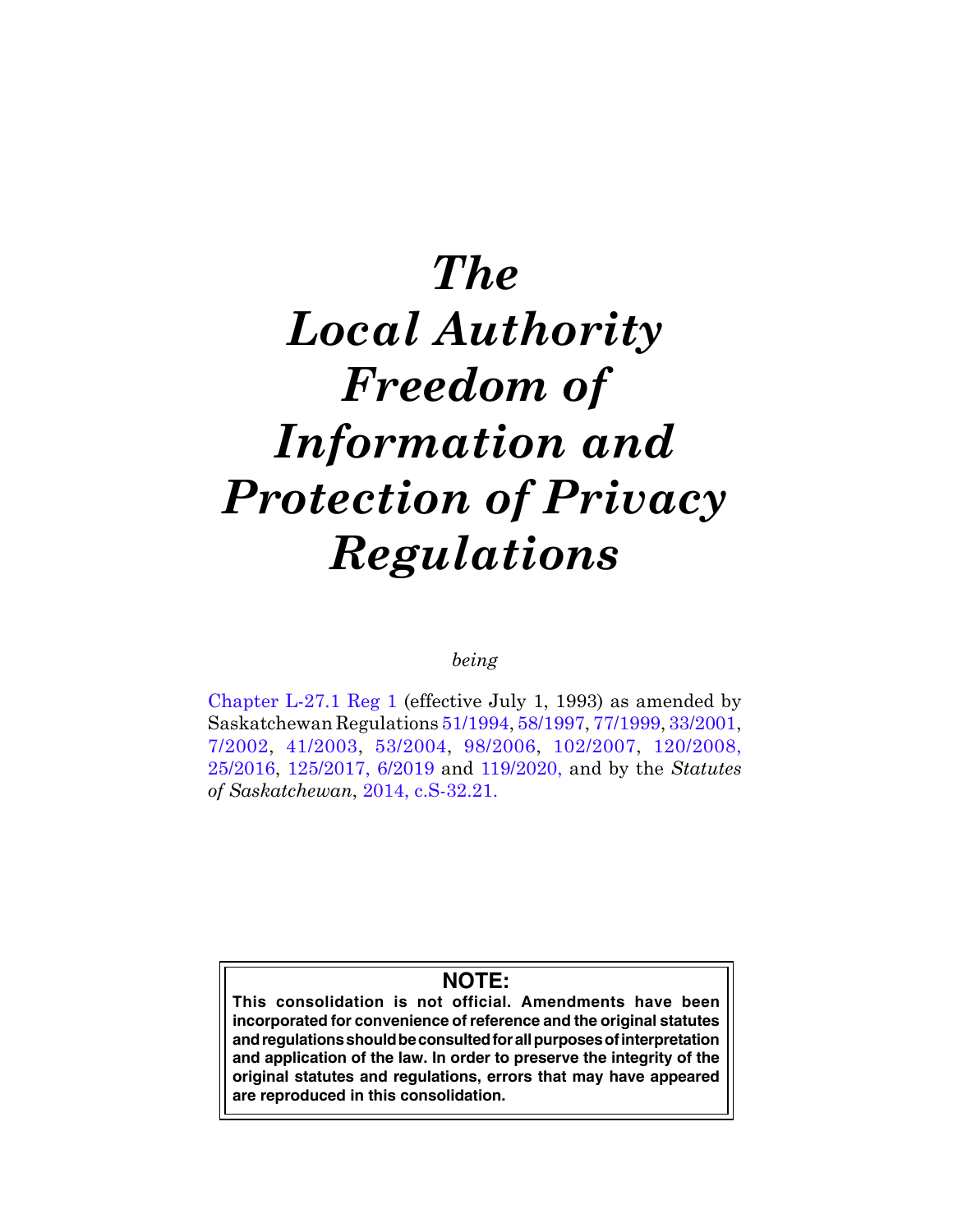# Table of Contents

- 1 Title
- 2 Interpretation
- 3 Local Authorities prescribed
- 4 Applications
- 5 Fees
- 6 Estimate
- 7 Fees where access refused
- 8 Waiver of fees
- 8.1 Confidentiality provisions in other enactments
- 8.2 Agreement between local authority and information management service provider
- 9 Disclosure of personal information to law enforcement agencies
- 10 Other disclosure of personal information
- 10.2 Disclosure of name
- 10.1 Disclosure re common or integrated service
- 11 Consent
- 12 Application for review

# **Appendix**

**PART I** Boards, Commissions and Other Bodies Prescribed as Local Authorities

#### **PART II**

Boards, Commissions and Other Bodies Prescribed as Local Authorities

# **PART III**

## **Forms**

Form A Access to Information Request Form

Form B Request For Review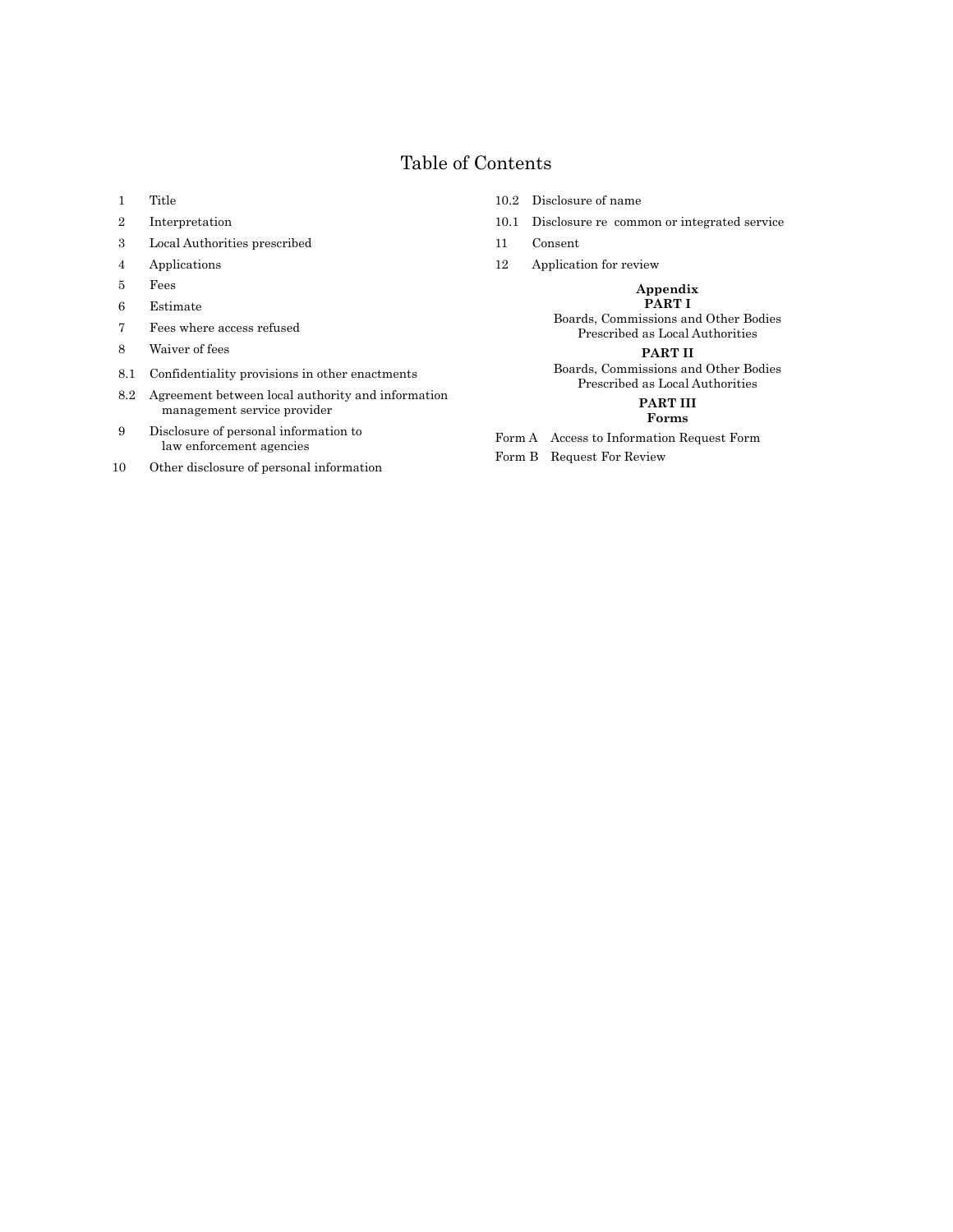# **CHAPTER L-27.1 REG 1**

# *The Local Authority Freedom of Information and Protection of Privacy Act*

#### **Title**

**1** These regulations may be cited as *The Local Authority Freedom of Information and Protection of Privacy Regulations*.

#### **Interpretation**

**2**(1) In these regulations:

(a) **"Act"** means *The Local Authority Freedom of Information and Protection of Privacy Act*;

(b) **"employment reference"** means personal information that is evaluative or opinion material compiled solely for the purpose of describing an individual's suitability, eligibility or qualifications for employment.

(2) For the purposes of subclause 2(f)(iv) of the Act, **"committee of a council"**  includes a board as defined in *The Police Act, 1990.*

> 16 Jly 93 cL-27.1 Reg 1 s2; 15 Dec 2017 SR 125/2017 s3.

## **Local Authorities prescribed**

**3**(1) For the purposes of subclause  $2(f)(v)$  of the Act, the bodies set out in Part I of the Appendix are prescribed as local authorities.

(2) For the purposes of subclause  $2(f)(xvi)$  of the Act, the bodies set out in Part II of the Appendix are prescribed as local authorities.

> 16 Jly 93 cL-27.1 Reg 1 s3; 11 Jly 97 SR 58/97 s3.

#### **Applications**

**4** For the purposes of clause 6(1)(a) of the Act, Form A of Part III of the Appendix is the form prescribed for applications for access to records.

16 Jly 93 cL-27.1 Reg 1 s4.

## **Fees**

**5**(1) An application fee of \$20 is payable at the time an application for access to a record is made.

(2) Where access to a record or part of a record is given by providing the applicant with a copy of the record, the following fees are payable at the time when access is given:

- (a) for a photocopy, \$0.25 per page;
- (b) for a computer printout, \$0.25 per page;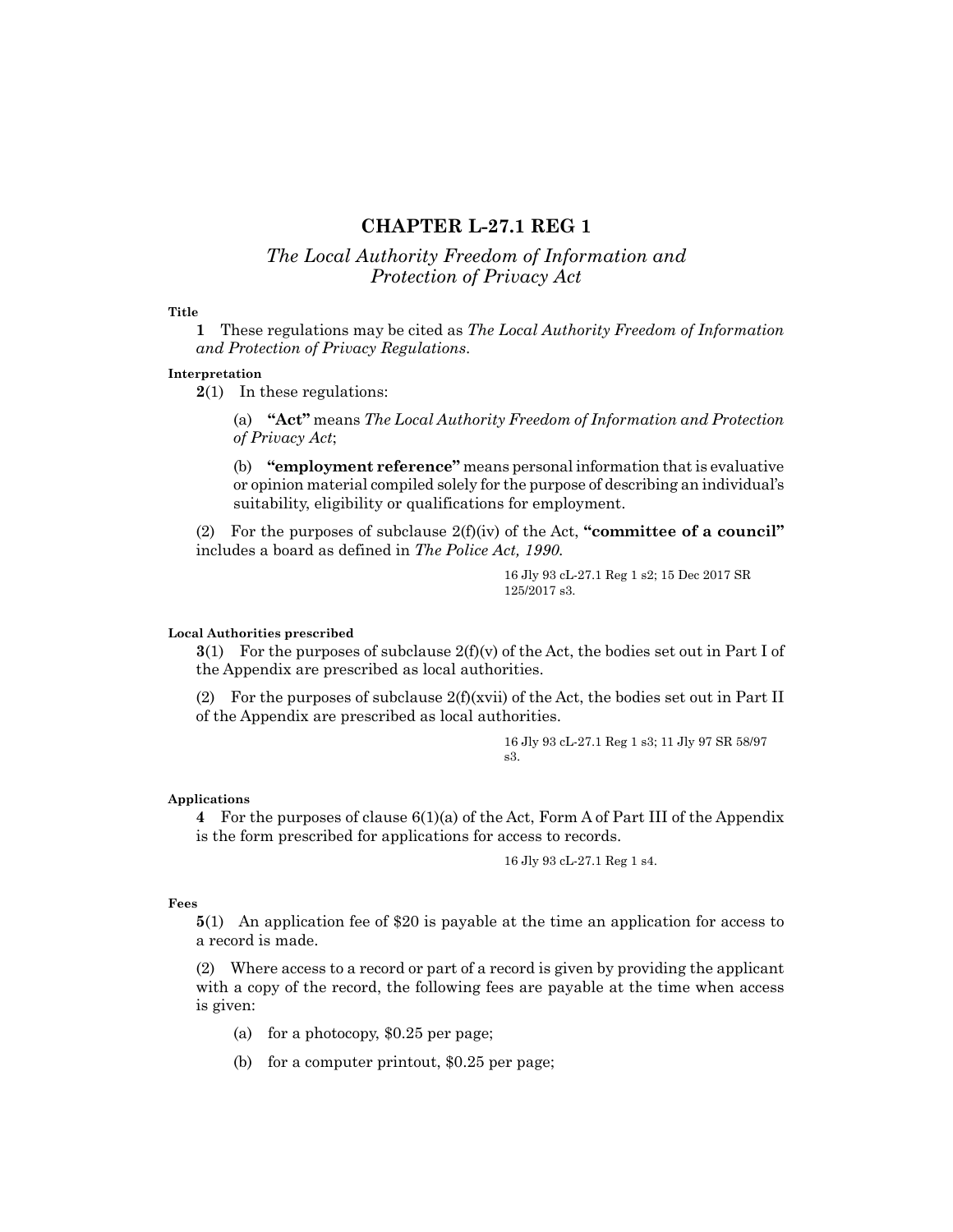**L-27.1 REG 1**

(b.1) for electronic copies, the actual cost of the portable storage device provided to the applicant;

- (c) **Repealed.** 15 Dec 2017 SR 125/2017 s4.
- (d) **Repealed.** 15 Dec 2017 SR 125/2017 s4.
- (e) **Repealed.** 15 Dec 2017 SR 125/2017 s4.
- (f) **Repealed.** 15 Dec 2017 SR 125/2017 s4.
- (g) **Repealed.** 15 Dec 2017 SR 125/2017 s4.
- (h) **Repealed.** 15 Dec 2017 SR 125/2017 s4.
- (i) **Repealed.** 15 Dec 2017 SR 125/2017 s4.
- (j) **Repealed.** 15 Dec 2017 SR 125/2017 s4.
- (k) **Repealed.** 15 Dec 2017 SR 125/2017 s4.

(l) for a form of record not mentioned in clauses (a) to (b.1), the actual cost of copying the record.

(3) Where time in excess of one hour is spent in searching for a record requested by an applicant or in preparing it for disclosure, a fee of \$15 for each half-hour or portion of a half-hour of that excess time is payable at the time when access is given.

(4) Where a search and retrieval of electronic data is required to give access to a record requested by an applicant, a fee equal to the actual cost of the search and retrieval, including machinery and operator costs, is payable at the time when access is given.

> 16 Jly 93 cL-27.1 Reg 1 s5; 15 Dec 2017 SR 125/2017 s4.

#### **Estimate**

**6**(1) For the purposes of subsection 9(2) of the Act, the amount of fees beyond which an estimate must be given by the head is \$100 in excess of the fee set out in subsection 5(1).

(2) Where the amount of an estimate exceeds the actual amount of fees determined pursuant to this Act, the actual amount of fees is the amount payable by the applicant.

> 16 Jly 93 cL-27.1 Reg 1 s6; 15 Dec 2017 SR 125/2017 s5.

#### **Fees where access refused**

**7**(1) No fees are payable pursuant to subsections 5(2) to 5(4) where access to a record is refused.

(2) Where a deposit has been paid pursuant to subsection 9(4) of the Act and access to the record requested is refused, the amount of the deposit in excess of the fee set out in sub-section 5(1) is to be refunded to the applicant.

16 Jly 93 cL-27.1 Reg 1 s7.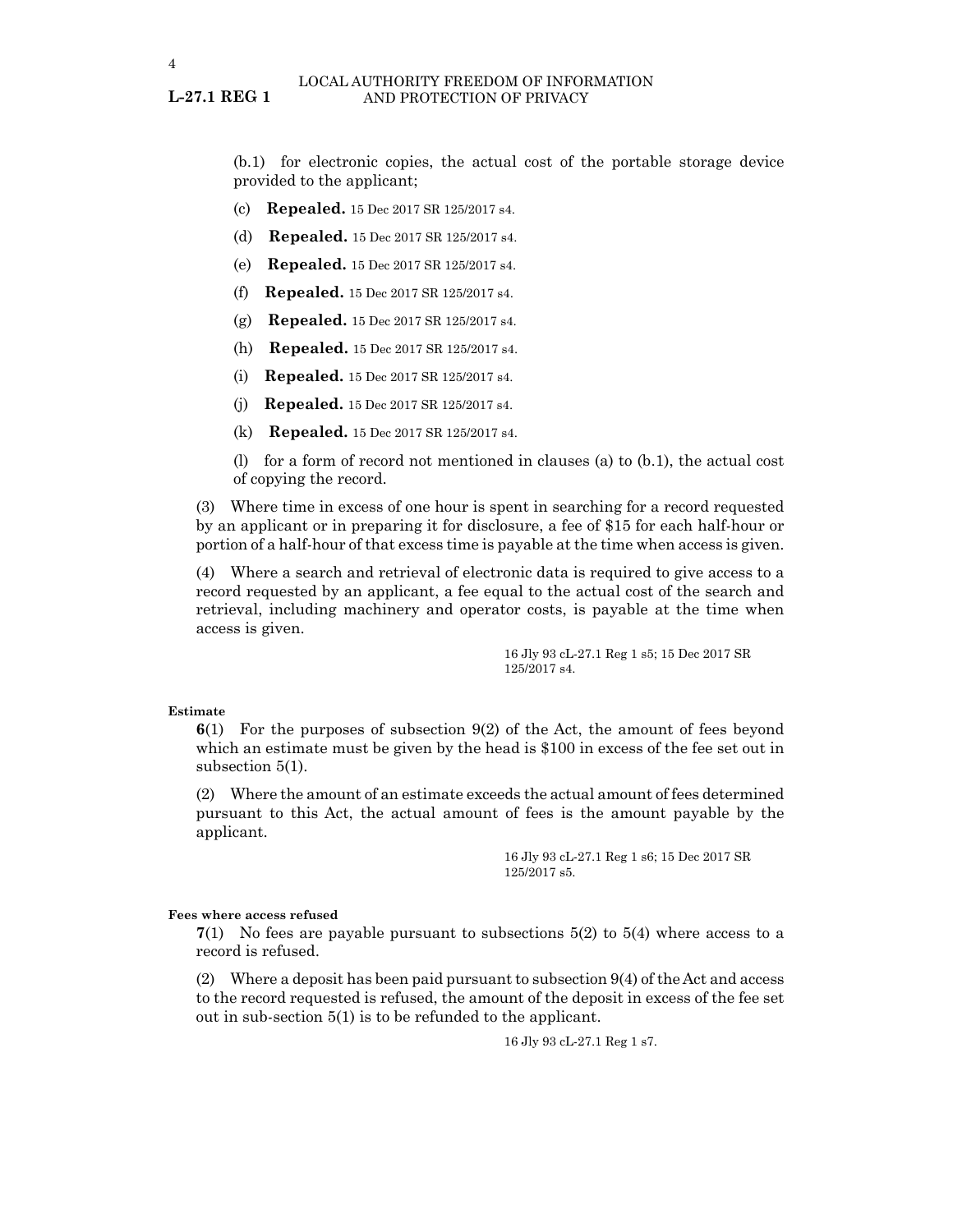5

#### **Waiver of fees**

**8**(1) For the purposes of subsection 9(5) of the Act, the following circumstances are prescribed as circumstances in which a head may waive payment of fees:

(a) with respect to the fees set out in subsection 5(1), if the application involves the personal information of the applicant;

(b) with respect to the fees set out in subsections  $5(2)$  to  $5(4)$ , if payment of the prescribed fees will cause a substantial financial hardship for the applicant and, in the opinion of the head, giving access to the record is in the public interest;

(c) if the prescribed cost or actual cost for the service is \$100 or less.

(2) For the purposes of clause (1)(b) substantial financial hardship includes circumstances in which the applicant:

(a) is receiving assistance pursuant to *The Saskatchewan Assistance Act*, as an individual or as part of a family unit;

(b) is receiving assistance pursuant to *The Training Allowance Regulations*;

(c) is receiving legal assistance or representation from any of the following organizations, including any of the same organizations operating from time to time under another name:

- (i) The Saskatchewan Legal Aid Commission;
- (ii) Pro Bono Law Saskatchewan;

(iii) Community Legal Assistance Services for Saskatoon Inner City Inc. (CLASSIC).

15 Dec 2017 SR 125/2017 s6.

#### **Confidentiality provisions in other enactments**

**8.1** For the purposes of clause  $22(3)(a.1)$  of the Act, the following are prescribed as provisions to which subsection 22(1) of the Act does not apply:

- (a) subsections 171(5) and (6) and sections 201 and 202 of *The Cities Act*;
- (b) section 30.5 of *The Mental Health Services Regulations*

(c) subsections 201(5) and (6) and sections 231 and 232 of *The Municipalities Act*;

(d) subsections 196(5) and (6) and sections 205.2 and 205.22 of *The Northern Municipalities Act;*

(e) subsections 39(5) and (6) and subsection 56(9.2) of *The Police Act, 1990*;

(f) Part IV of *The Police Act, 1990* as it relates to a complaint concerning the actions of a member.

> 27 Oct 2006 SR 98/2006 s2; 15 Dec 2017 SR 125/2017 s7.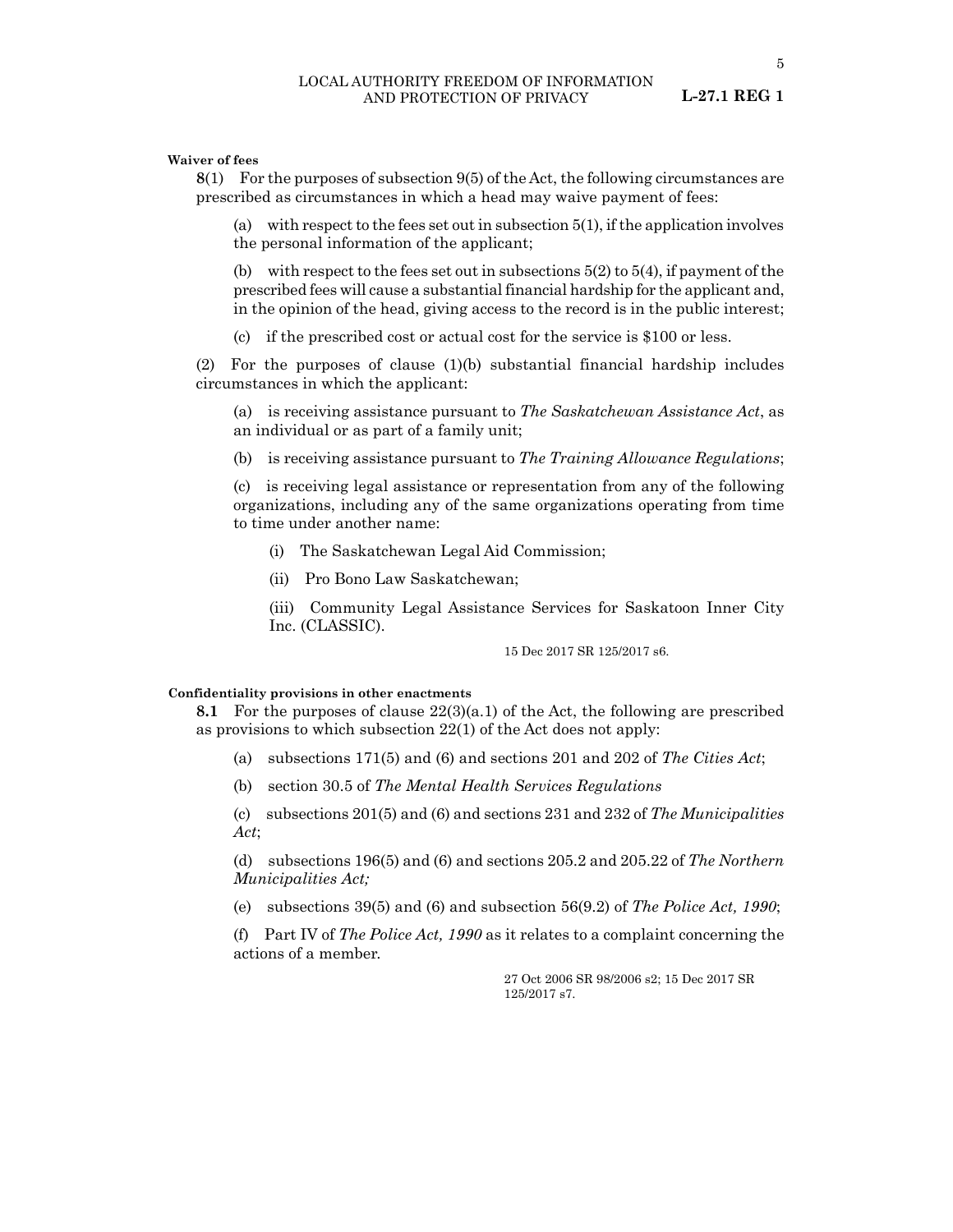#### **Agreement between local authority and information management service provider**

**8.2** For the purposes of clause 23.2(2)(c) of the Act, a written agreement that is entered into between a local authority and an information management service provider must include:

(a) a description of the specific service the information management service provider will deliver;

(b) provisions setting out the obligations of the information management service provider respecting the security and safeguarding of personal information; and

(c) provisions for the destruction of the personal information, if applicable.

15 Dec 2017 SR 125/2017 s8.

#### **Disclosure of personal information to law enforcement agencies**

**9** For the purposes of clause 28(2)(g) of the Act, the following law enforcement agencies and investigative bodies are prescribed as law enforcement agencies or investigative bodies to which personal information may be disclosed:

(a) the Royal Canadian Mounted Police;

(b) a police service or regional police service within the meaning of *The Police Act, 1990*;

(c) the Canadian Security Intelligence Service;

(d) the Ministry of Environment, with respect to the conduct of investigations pursuant to the Acts and regulations that it administers and any laws of Canada that are enforced by its officers and employees;

(e) the Ministry of Highways and Infrastructure, with respect to the conduct of investigations pursuant to the Acts and regulations that it administers and any laws of Canada that are enforced by its officers and employees;

(f) the Liquor and Gaming Authority, with respect to the conduct of investigations pursuant to the Acts and regulations that it administers and any laws of Canada that are enforced by its officers or employees;

(g) the Canadian National (CN) Police, with respect to the conduct of investigations pursuant to the Acts and regulations that it administers and any laws of Canada that are enforced by its officers or employees;

(h) the Canadian Pacific (CP) Police, with respect to the conduct of investigations pursuant to the Acts and regulations that it administers and any laws of Canada that are enforced by its officers or employees;

(i) the Canadian Parks Service, with respect to the conduct of investigations pursuant to the Acts and regulations that it administers and any laws of Canada that are enforced by its officers or employees;

(j) the chief coroner or a coroner appointed pursuant to *The Coroners Act*, *1999* with respect to the conduct of an inquiry or inquest pursuant to that Act or the regulations made pursuant to that Act;

**L-27.1 REG 1**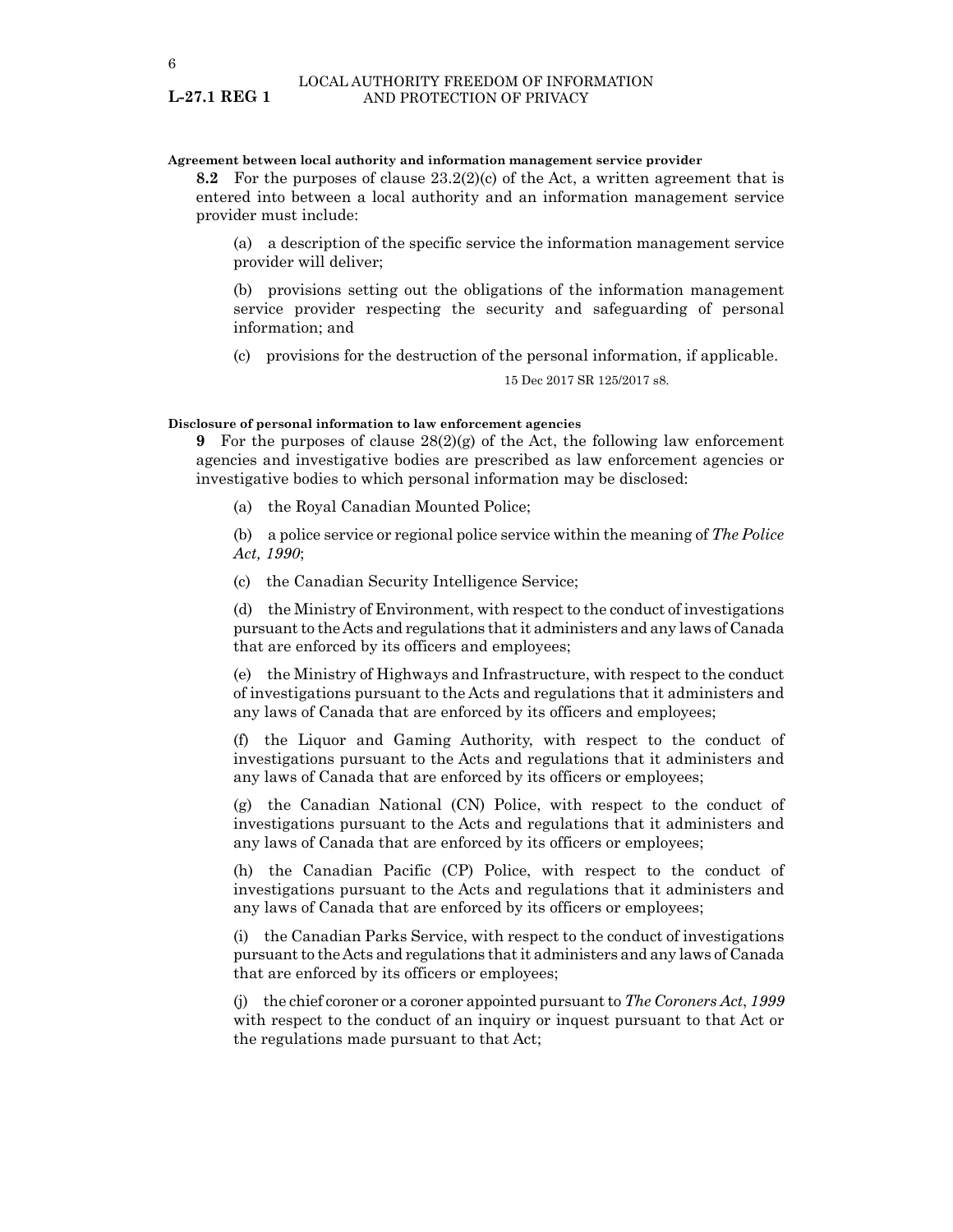(k) the Consumer Protection Branch of the Ministry of Justice and Attorney General, with respect to the conduct of investigations pursuant to the Acts and regulations that it administers and any laws of Canada that are enforced by its officers and employees;

(l) the Financial and Consumer Affairs Authority of Saskatchewan with respect to the conduct of an investigation pursuant to any financial services legislation or consumer protection legislation, as those terms are defined in *The Financial and Consumer Affairs Authority of Saskatchewan Act*, or pursuant to any law of Canada that is enforced by the officers and employees of the Financial and Consumer Affairs Authority of Saskatchewan;

(m) the Director of Community Operations and the inspectors appointed pursuant to *The Safer Communities and Neighbourhoods Act* with respect to the conduct of an investigation pursuant to that Act;

(n) the public guardian and trustee as defined in *The Public Guardian and Trustee Act* with respect to the conduct of an investigation pursuant to that Act;

(o) the inspector, sheriffs, deputy sheriffs and sheriff's bailiffs appointed pursuant to *The Court Officials Act, 2012*;

(p) Investigative Services of the Ministry of Government Services with respect to the conduct of investigations pursuant to clause 4(2)(h) of *The Public Works and Services Act*;

(q) the Canada Border Services Agency established pursuant to the *Canada Border Services Agency Act* with respect to the conduct of investigations pursuant to the *Customs Act* (Canada) and the *Immigration and Refugee Protection Act* (Canada);

(r) the military police with respect to the conduct of investigations pursuant to the Acts and regulations that it administers and any laws of Canada that are enforced by its officers and employees;

(s) investigators of the Special Investigations Unit of Saskatchewan Government Insurance with respect to the conduct of investigations pursuant to their appointment as special constables pursuant to section 76 of *The Police Act, 1990*;

(t) the public complaints commission established pursuant to section 16 of *The Police Act, 1990*;

(u) the Saskatchewan Police Commission;

(v) the director appointed pursuant to *The Seizure of Criminal Property Act, 2009* for the purposes of bringing an application pursuant to that Act;

(w) a board as defined in *The Police Act, 1990*;

(x) the Investigative Services Branch of the Ministry of Corrections and Policing with respect to the conduct of investigations carried out pursuant to section 104 or 105 of *The Correctional Services Act, 2012*;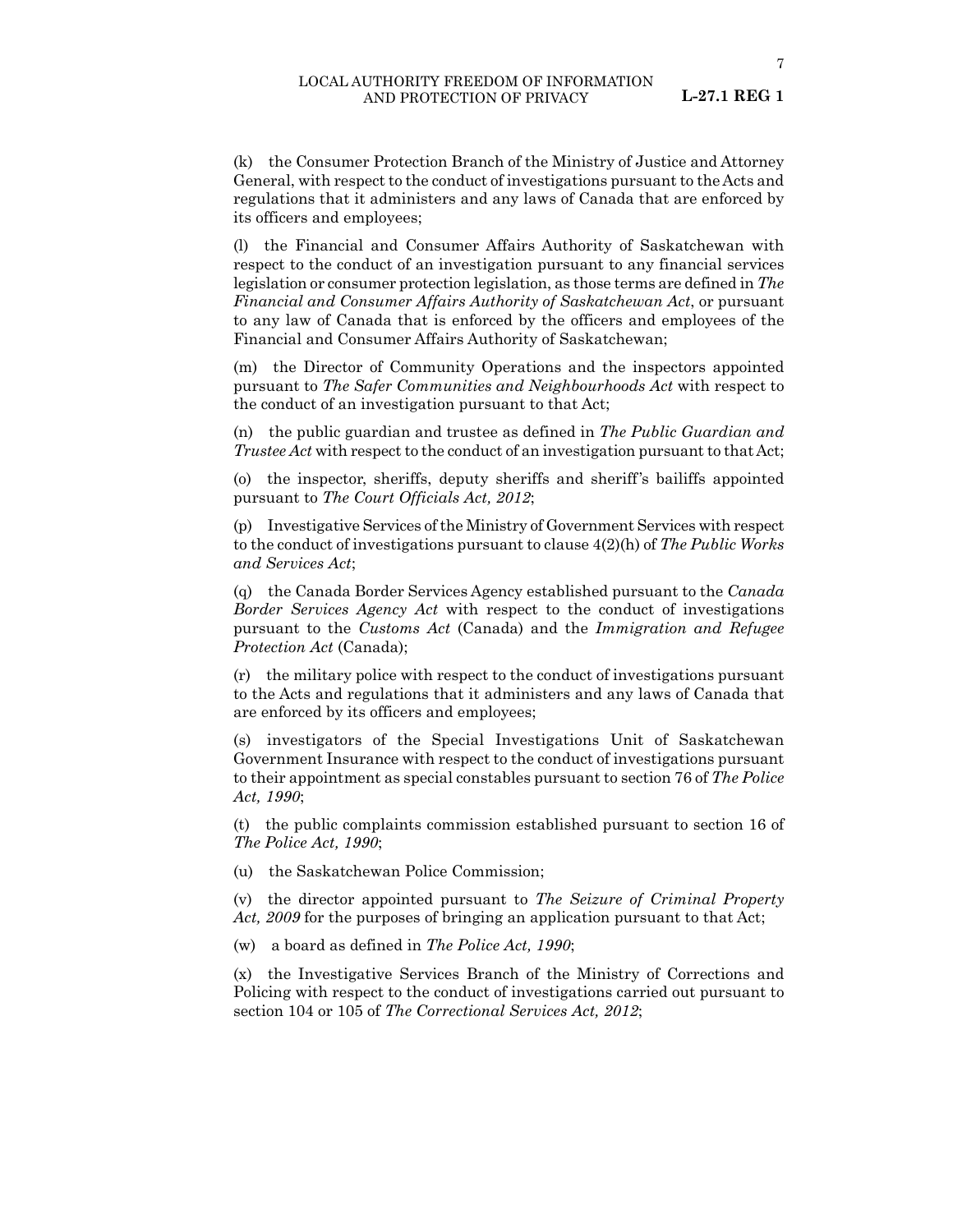**L-27.1 REG 1**

(y) the director pursuant to *The Witness Protection Act* for the purpose of an investigation pursuant to section 4 of that Act;

(z) investigators in the Security Intelligence Unit of the Ministry of Corrections and Policing with respect to the conduct of investigations pursuant to their appointment as special constables pursuant to section 76 of *The Police Act, 1990* or the conduct of inspections and investigations pursuant to section 104 of *The Correctional Services Act, 2012*;

(aa) an animal protection agency designated pursuant to section 8 of *The Animal Protection Act, 2018* with respect to the conduct of investigations pursuant to that Act and the regulations made pursuant to that Act and any laws that are enforced by the officers and employees of animal protection agencies

> 16 Jly 93 cL-27.1 Reg 1 s9; 11 Jly 97 SR 58/97 s4; 23 May 2003 SR 41/2003 s3; 9 Jly 2004 SR 53/2004 s2; 5 Oct 2007 SR 102/2007 s3; 19 Dec 2008 SR 120/2008 s3; 15 Dec 2017 SR 125/2017 s9; 1 Feb 2019 SR 6/2019 s3.

## **Other disclosure of personal information**

**10** For the purposes of clause 28(2)(s) of the Act, personal information may be disclosed:

(a) to another local authority or a government institution for the purposes of:

(i) determining the eligibility of an individual to participate in a program of, or receive a product of service from, a local authority, the Government of Saskatchewan or a government institution, in the course of processing an application made by or on behalf of the individual to whom the information relates;

(ii) verifying the eligibility of an individual who is or was participating in a program of, or receiving a product or service from, a local authority, the Government of Saskatchewan or a government institution;

(iii) verifying the accuracy of personal information held by the other local authority or government institution;

(iv) collecting a debt or assisting in the collection of a debt owing to a local authority, the Crown in right of Saskatchewan or a government institution;

(b) to an individual or body providing consulting or other services to a local authority if the individual or body agrees not to make a subsequent disclosure of the information in a form that could reasonably be expected to identify the individual to whom it relates;

(c) where disclosure may reasonably be expected to assist in the provision of services for the benefit of the individual to whom the information relates;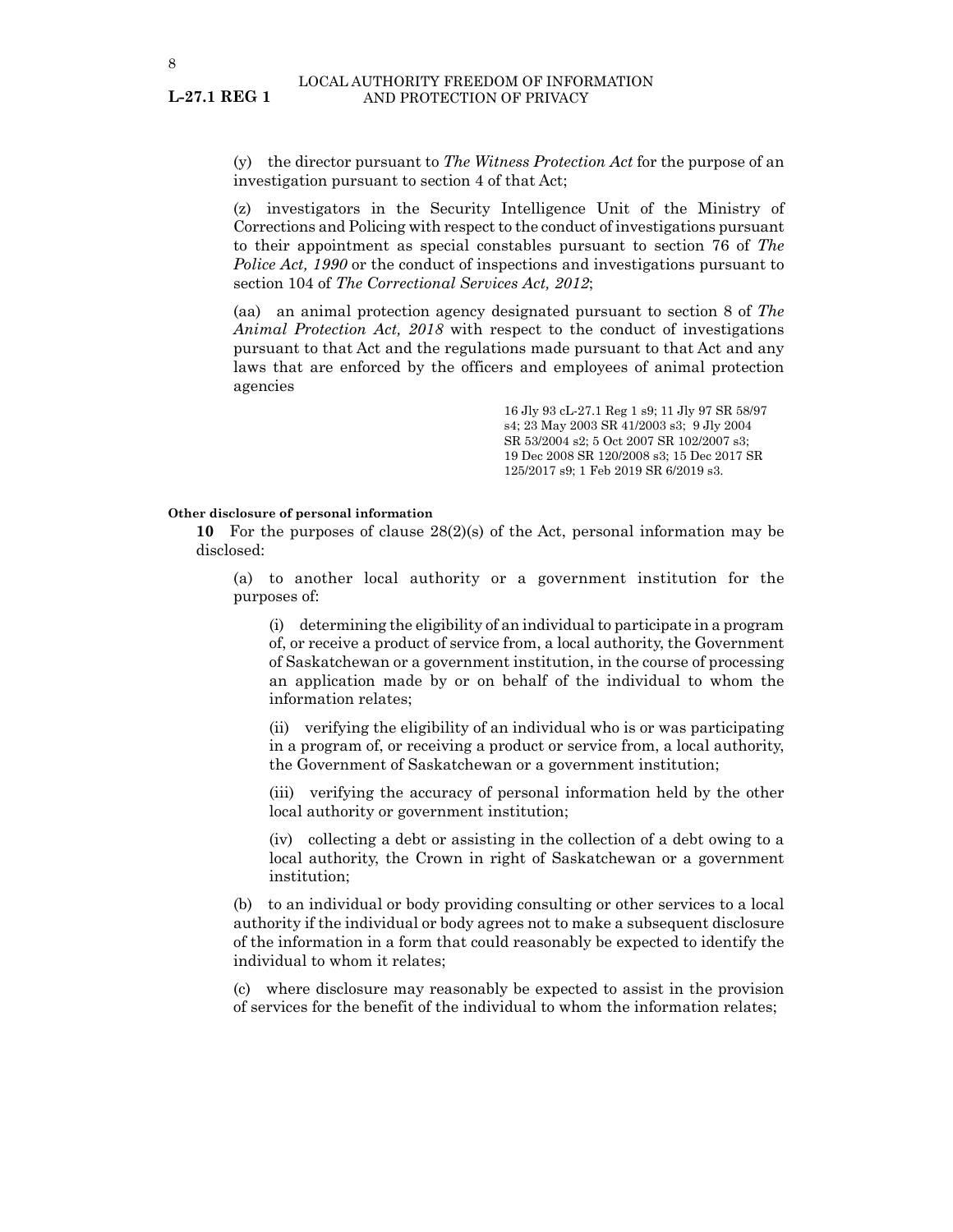#### LOCAL AUTHORITY FREEDOM OF INFORMATION AND PROTECTION OF PRIVACY

**L-27.1 REG 1**

(d) to a professional association or professional regulatory body for the purpose of carrying out the lawful activities of the association or body;

(e) for the purpose of providing an employment reference with respect to a person who is or was employed by a local authority;

(f) for the purpose of commencing or conducting a proceeding or possible proceeding before a court or tribunal;

(g) to any person where the information pertains to:

(i) the performance of any function or duty or the carrying out of any responsibility by an officer or employee of a local authority; or

(ii) the terms or circumstances under which a person ceased to be an employee of a local authority, including the terms of any settlement or award resulting from the termination of employment;

(h) with respect to health care information, in compassionate circumstances, unless the person to whom the information relates requests that the information not be disclosed;

(i) to another local authority or a third party in order to obtain information from that local authority or third party to respond to an inquiry from the individual to whom the information relates, to the extent necessary to respond to that inquiry;

(j) to another local authority or a government institution to enable that local authority or government institution to respond to an inquiry from the individual to whom the information relates, to the extent necessary to respond to that inquiry; or

(k) by forwarding to another local authority or government institution a correspondence received from an individual to enable that government institution or local authority to reply directly to the individual where a direct reply is considered more appropriate; or

(l) in the case of names, dates of birth, telephone numbers and addresses of individuals under the age of seven years, by a regional health authority to a board of education or the conseil scolaire, as defined in *The Education Act, 1995*, for the planning or administrative purposes of that board of education or the conseil scolaire;

(m) in the case of the academic ranks or departmental designations of members of the faculty of the Saskatchewan Polytechnic, by the Saskatchewan Polytechnic to any person;

(n) to the investigation observer appointed pursuant to section 91.1 of *The Police Act, 1990*.

> 16 Jly 93 cL-27.1 Reg 1 s10; 11 Jly 97 SR 58/97 s5; 8 Feb 2002 SR 7/2002 s2; 19 Dec 2008 SR120/2008 s4; 2014, c.S-32.21, s.34; 15 Dec 2017 SR 125/2017 s10; 4 Dec 2020 SR 119/2020 s9.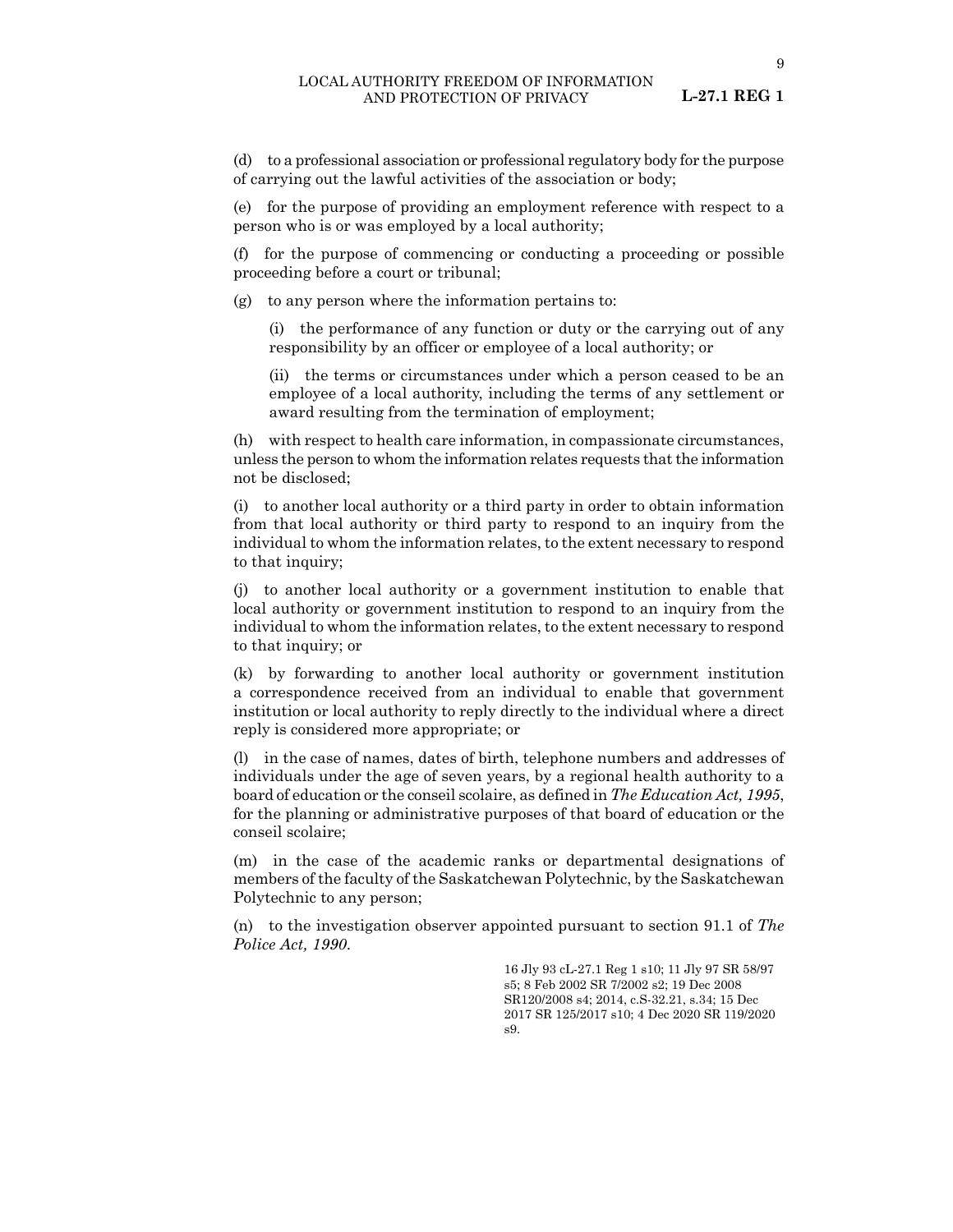10

**L-27.1 REG 1**

#### **Disclosure re common or integrated service**

**10.1**(1) For the purposes of clause 28(2)(s) of the Act, personal information may be disclosed in accordance with an information sharing agreement entered into pursuant to *The Freedom of Information and Protection of Privacy Regulations* or *The Health Information Protection Regulations* to a party involved in delivering a common or integrated service as defined in those regulations for the purposes of assessing, planning or delivering the common or integrated service.

(2) Notwithstanding section 11, consent to the use and disclosure of personal information for the purposes of receiving a common or integrated service mentioned in subsection (1) is not required to be in writing if:

(a) the individual providing consent is informed of the anticipated uses and disclosures of the individual's personal information; and

(b) either:

(i) the person who obtains the consent records the following information and signs the record:

(A) the date that consent was obtained;

(B) the manner by which consent was obtained, whether the consent was obtained in person, by way of telephone or otherwise;

(C) the anticipated uses and disclosures of personal information with respect to which the individual provided consent;

(D) any restrictions on the consent that the individual provided; or

(ii) consent to the disclosure was obtained pursuant to any other Act or regulation that does not require the consent to be in writing.

4 Mar 2016 SR 25/2016 s2.

#### **Disclosure of name**

**10.2** For the purposes of clause 28(2)(s) of the Act, a police service or regional police service as defined in *The Police Act, 1990* may disclose to the public the name of a deceased person if the person's death is being investigated as a homicide by the police service or regional police service.

1 Feb 2019 SR 6/2019 s4.

#### **Consent**

**11**(1) If consent is required by the Act for the collection, use or disclosure of personal information, the consent:

- (a) must relate to the purpose for which the information is required;
- (b) must be informed;
- (c) must be given voluntarily; and
- (d) must not be obtained through misrepresentation, fraud or coercion.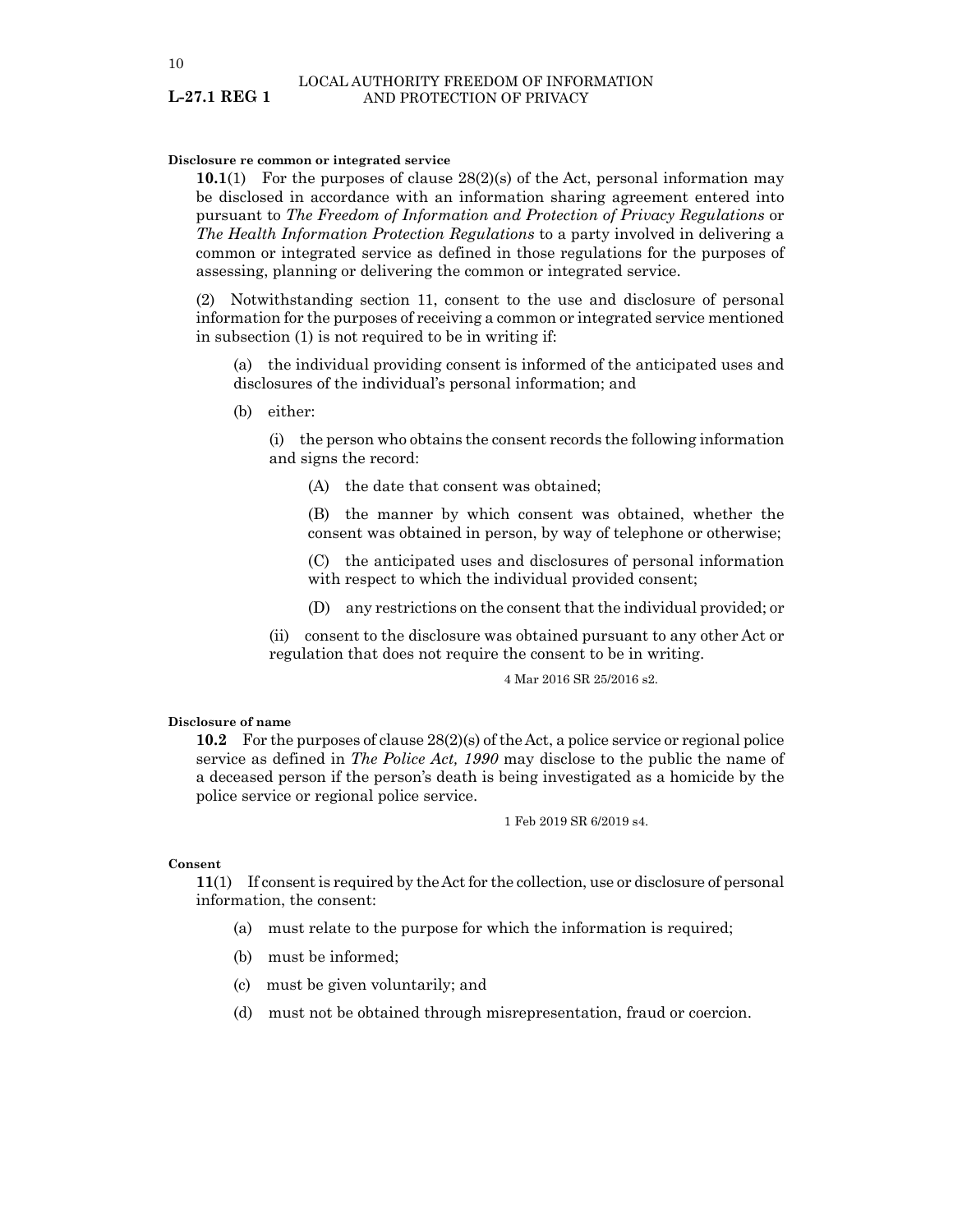(2) A consent to the collection, use or disclosure of personal information is informed if the individual who gives the consent is provided with the information that a reasonable person in the same circumstances would require in order to make a decision about the collection, use or disclosure of personal information.

(3) A consent may be given that is effective for a limited period.

(4) A consent may be express or implied unless otherwise provided.

(5) An express consent need not be in writing.

(6) A local authority, other than the local authority that obtained the consent, may act in accordance with an express consent in writing or a record of an express consent having been given without verifying that the consent meets the requirements of subsection (1) unless the local authority that intends to act has reason to believe that the consent does not meet those requirements.

15 Dec 2017 SR 125/2017 s11.

#### **Application for review**

**12** For the purposes of subsections 38(1) and (3) of the Act, Form B of Part III of the Appendix is the form prescribed for applications for review by the commissioner.

16 Jly 93 cL-27.1 Reg 1 s12.

## **Appendix**

# PART I **Boards, Commissions and Other Bodies Prescribed as Local Authorities**

[*Subclause 2(f)(v) of the Act*]

- 1. A board, commission or other body established pursuant to *The Cities Act*
- 2. A board, commission or other body established pursuant to *The Municipalities Act*
- 3. A board, association, commission or other organization appointed pursuant to *The Northern Municipalities Act.*

5 Oct 2007 SR 102/2007 s4.

# PART II

# **Boards, Commissions and Other Bodies Prescribed as Local Authorities** [*Subclause 2(f)(xvii) of the Act*]

- 1. **Repealed.** 15 Dec 2017 SR 125/2017 s12.
- 2. Community clinics as defined in section 263 of *The Co-operatives Act, 1996*
- 3. health care organizations as defined in *The Provincial Health Authority Act*
- 4. **Repealed.** 1 Feb 2019 SR 6/2019 s5.

**L-27.1 REG 1**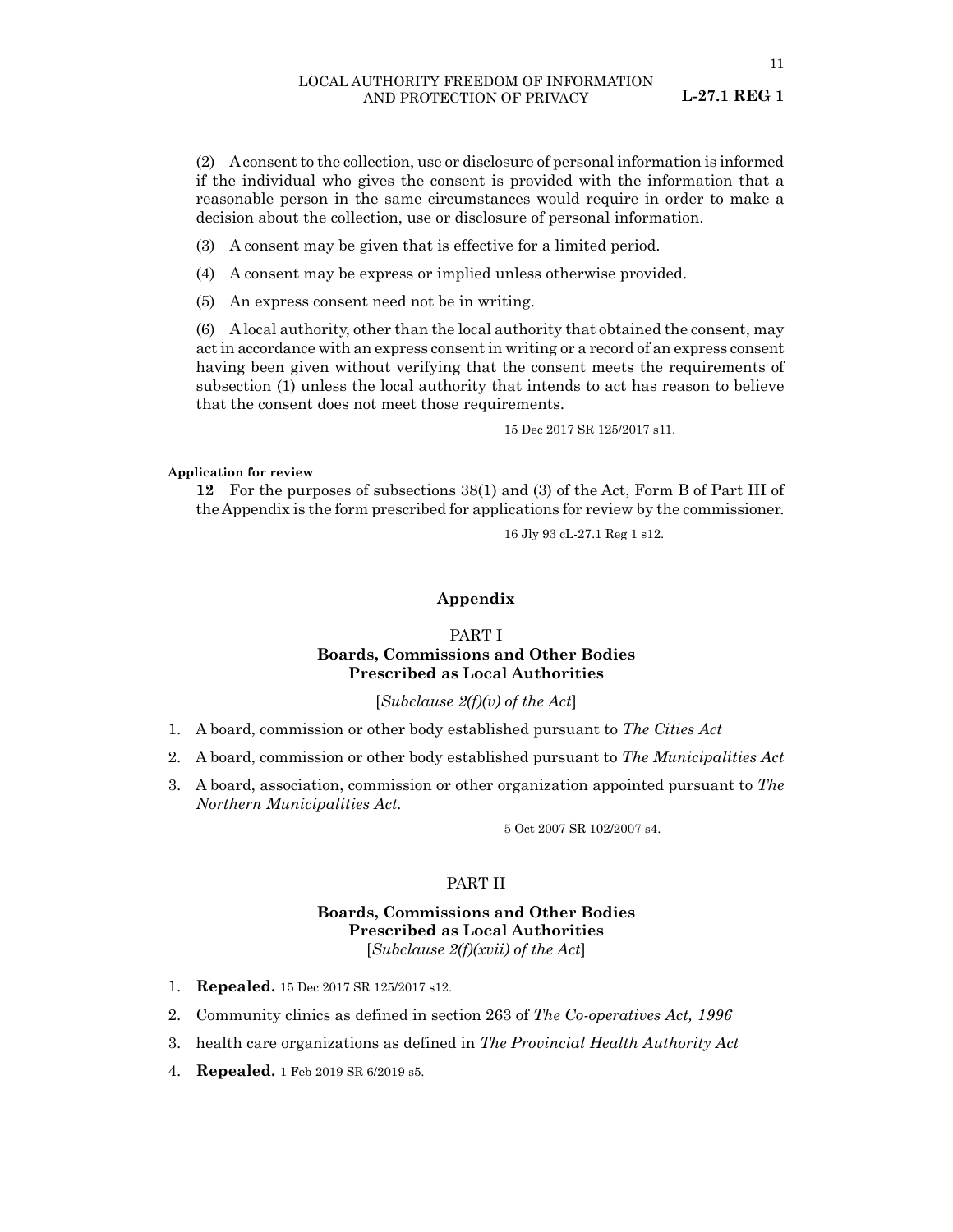- 5. Health Quality Council
- 6. Saskatchewan Assessment Management Agency
- 7. Saskatchewan Cancer Agency
- 8. The Saskatchewan Health Research Foundation
- 9. Saskatchewan Impaired Driver Treatment Centre

23 May 2003 SR 41/2003 s5; 5 Oct 2007 SR 102/2007 s4; 15 Dec 2017 SR 125/2017 s12; 1 Feb 2019 SR 6/2019 s5.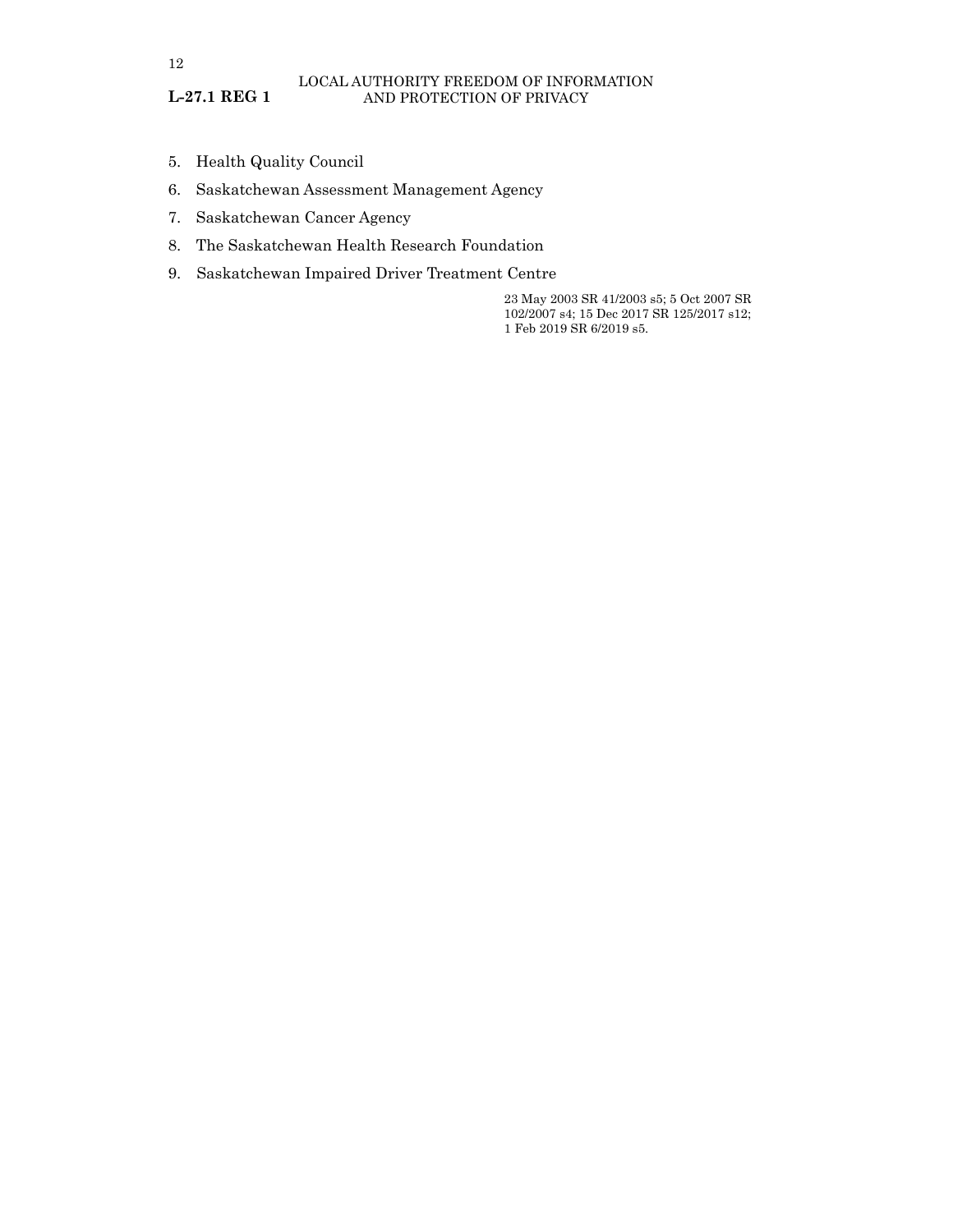# LOCAL AUTHORITY FREEDOM OF INFORMATION AND PROTECTION OF PRIVACY

**L-27.1 REG 1**

# PART III

| ırm<br>11 |  |
|-----------|--|
|-----------|--|

| Government<br>Of —<br>Saskatchewan                                                                                                                                                                                                                                                           | Freedom of<br>Information |      | <b>LOCAL AUTHORITY FREEDOM OF</b><br><b>Access to</b><br><b>INFORMATION AND PROTECTION</b><br>Information<br>OF PRIVACY<br>Form A<br><b>Request Form</b><br>[Clause $6(1)(a)$ ] |          |       |             |
|----------------------------------------------------------------------------------------------------------------------------------------------------------------------------------------------------------------------------------------------------------------------------------------------|---------------------------|------|---------------------------------------------------------------------------------------------------------------------------------------------------------------------------------|----------|-------|-------------|
| Personal information and personal health information on this form is collected under The<br>Local Authority Freedom of Information and Protection of Privacy Act and The Health<br>Information Protection Act and will be used or disclosed only as necessary to respond to<br>your request. |                           |      |                                                                                                                                                                                 |          |       |             |
| <b>INFORMATION ABOUT YOU</b>                                                                                                                                                                                                                                                                 |                           |      |                                                                                                                                                                                 |          |       |             |
| <b>First Name</b><br>Last Name                                                                                                                                                                                                                                                               |                           |      |                                                                                                                                                                                 |          |       |             |
|                                                                                                                                                                                                                                                                                              |                           |      |                                                                                                                                                                                 |          |       |             |
| Name of Company or Organization (if applicable - optional)                                                                                                                                                                                                                                   |                           |      |                                                                                                                                                                                 |          |       |             |
|                                                                                                                                                                                                                                                                                              |                           |      |                                                                                                                                                                                 |          |       |             |
| Address                                                                                                                                                                                                                                                                                      |                           | City |                                                                                                                                                                                 | Province |       | Postal Code |
|                                                                                                                                                                                                                                                                                              |                           |      |                                                                                                                                                                                 |          |       |             |
| Day Phone Number                                                                                                                                                                                                                                                                             | <b>Alternate Number</b>   |      | Fax Number                                                                                                                                                                      |          | Email |             |
|                                                                                                                                                                                                                                                                                              |                           |      |                                                                                                                                                                                 |          |       |             |
| INFORMATION ABOUT THE RECORDS YOU ARE REQUESTING                                                                                                                                                                                                                                             |                           |      |                                                                                                                                                                                 |          |       |             |
| Are you requesting:                                                                                                                                                                                                                                                                          |                           |      |                                                                                                                                                                                 |          |       |             |
| your own personal information.                                                                                                                                                                                                                                                               |                           |      |                                                                                                                                                                                 |          |       |             |
| personal information about someone other than yourself (attach proof that you have authority to<br>receive the information requested).                                                                                                                                                       |                           |      |                                                                                                                                                                                 |          |       |             |
| general information.                                                                                                                                                                                                                                                                         |                           |      |                                                                                                                                                                                 |          |       |             |
| To which local authority are you making your request? Enter the name of the local authority that you<br>believe has the records you are requesting.                                                                                                                                          |                           |      |                                                                                                                                                                                 |          |       |             |
|                                                                                                                                                                                                                                                                                              |                           |      |                                                                                                                                                                                 |          |       |             |
| What records do you wish to access? Please provide a detailed description of the records you wish to ac-<br>cess. This information will help locate the records.                                                                                                                             |                           |      |                                                                                                                                                                                 |          |       |             |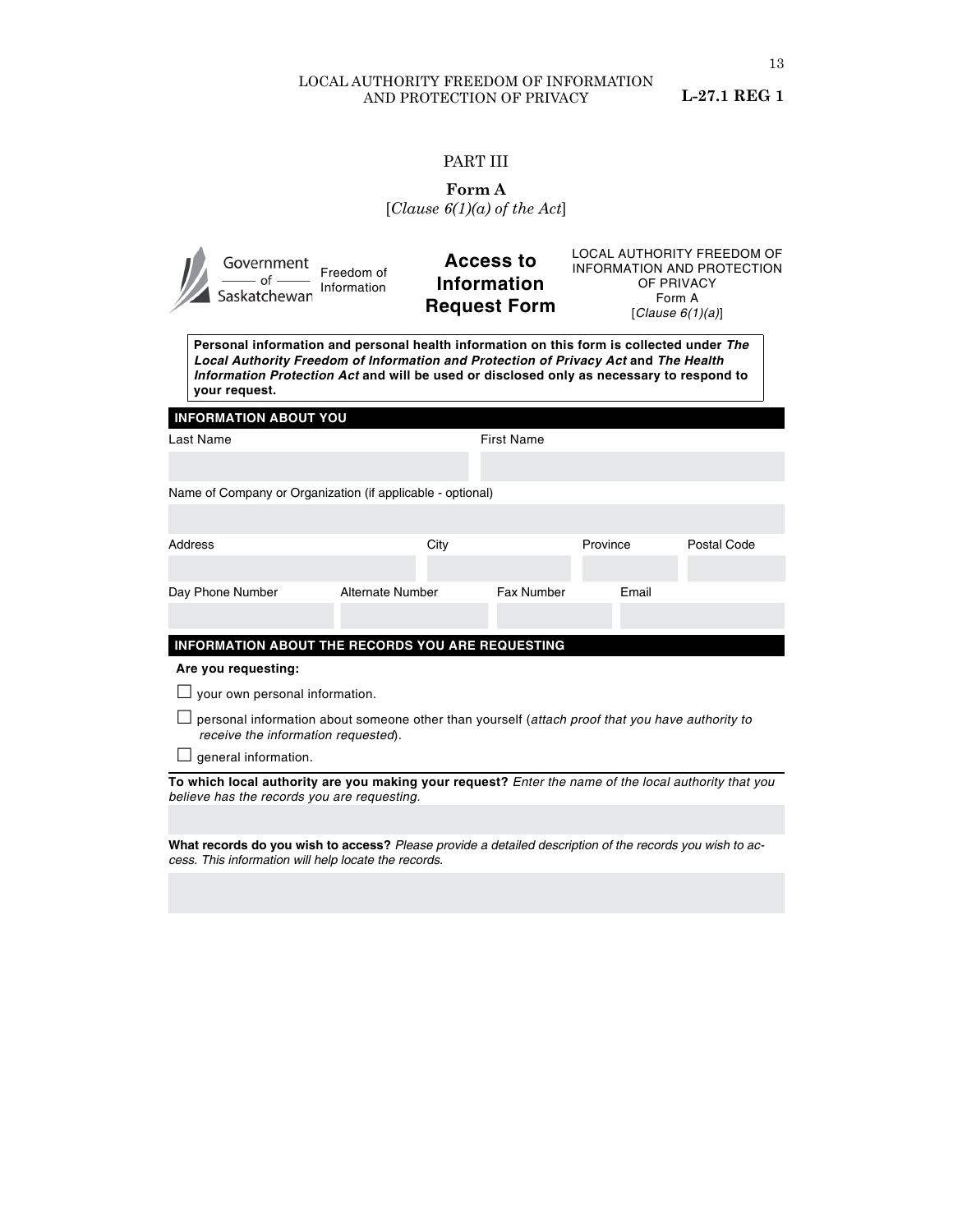#### **What is the time period for the records you are requesting (if applicable)?**

There is an application fee of \$20 payable to the local authority. The person managing your request may contact you to seek clarification or to discuss aspects of the request, including the application of additional fees if necessary. You may request a waiver of the application fee or additional fees, but may be required to provide evidence of substantial financial hardship (see section 8 of the regulations).

Please keep a copy of this request for your records.

 $\square$  Check if requesting waiver of processing fees:

I request that payment of the fees related to this request be waived because payment will cause me substantial financial hardship. Details are as follows: (Use reverse of form if additional space is required.)

|                            |                           | Signature of Applicant                    |  |  |  |
|----------------------------|---------------------------|-------------------------------------------|--|--|--|
| <b>FOR OFFICE USE ONLY</b> |                           |                                           |  |  |  |
| Date Received              | <b>Application Number</b> | 30-Day Response Date                      |  |  |  |
|                            |                           |                                           |  |  |  |
|                            | $6/2019$ s6.              | 5 Dec 2017 SR 125/2017 s13; 1 Feb 2019 SR |  |  |  |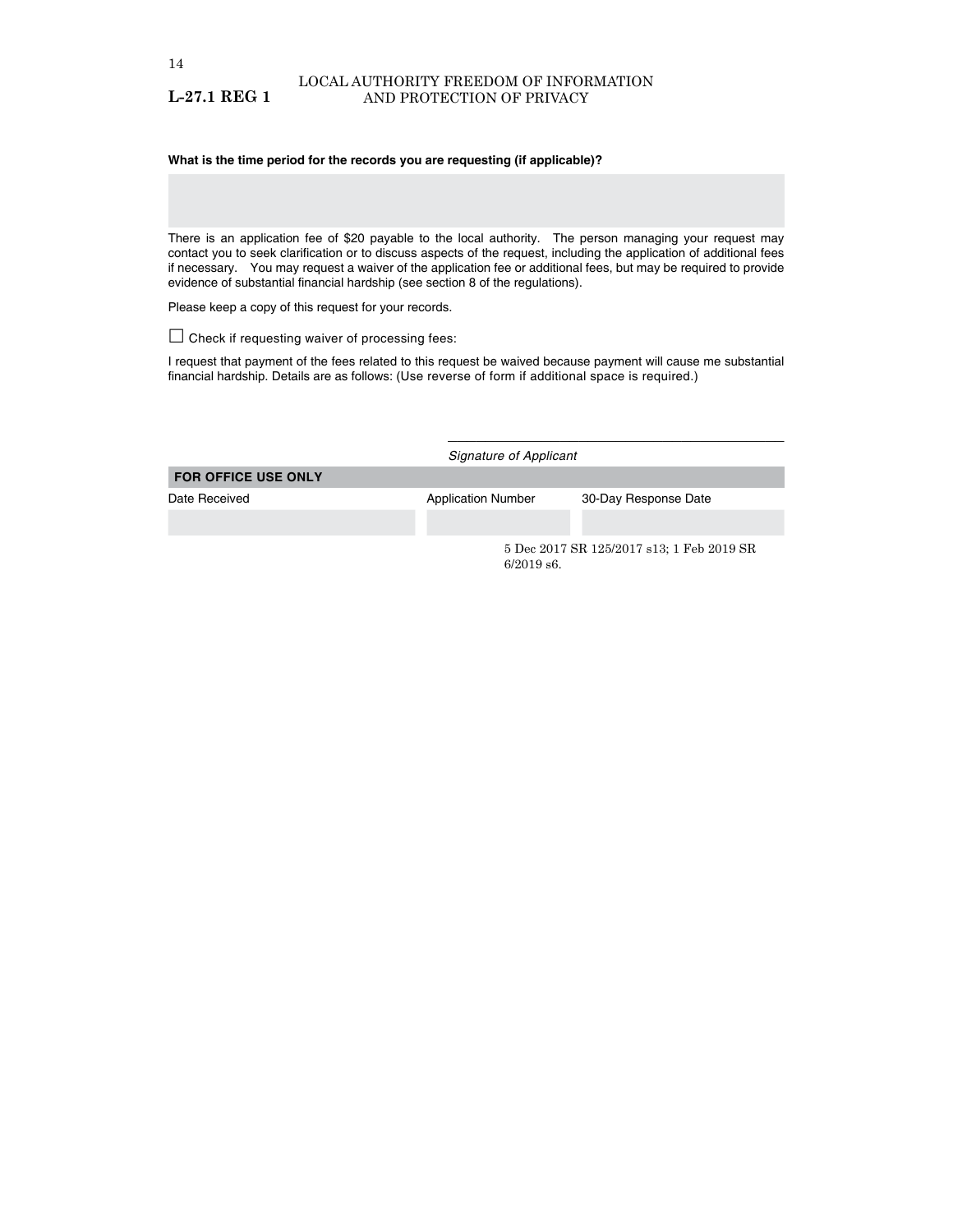# LOCAL AUTHORITY FREEDOM OF INFORMATION AND PROTECTION OF PRIVACY

**L-27.1 REG 1**

# **Form B**

[*Subsection 38(1) and (3) of Act*]

|                                                                                                                                                           | Government<br>Saskatchewan                      | Freedom of<br>Information                                  | <b>Request For</b><br><b>Review Form</b> |                                                                            | <b>FREEDOM OF INFORMATION</b><br>AND PROTECTION OF PRIVACY<br>Form B<br>[Subsections 38(1) and (3) of Act] |       |             |
|-----------------------------------------------------------------------------------------------------------------------------------------------------------|-------------------------------------------------|------------------------------------------------------------|------------------------------------------|----------------------------------------------------------------------------|------------------------------------------------------------------------------------------------------------|-------|-------------|
|                                                                                                                                                           | <b>INFORMATION ABOUT YOU</b>                    |                                                            |                                          |                                                                            |                                                                                                            |       |             |
| Last Name                                                                                                                                                 |                                                 |                                                            |                                          | <b>First Name</b>                                                          |                                                                                                            |       |             |
|                                                                                                                                                           |                                                 |                                                            |                                          |                                                                            |                                                                                                            |       |             |
|                                                                                                                                                           |                                                 | Name of Company or Organization (if applicable - optional) |                                          |                                                                            |                                                                                                            |       |             |
|                                                                                                                                                           |                                                 |                                                            |                                          |                                                                            |                                                                                                            |       |             |
| Address                                                                                                                                                   |                                                 |                                                            | City                                     |                                                                            | Province                                                                                                   |       | Postal Code |
|                                                                                                                                                           |                                                 |                                                            |                                          |                                                                            |                                                                                                            |       |             |
| Day Phone Number                                                                                                                                          |                                                 | Alternate Number                                           |                                          | Fax Number                                                                 |                                                                                                            | Email |             |
|                                                                                                                                                           |                                                 |                                                            |                                          |                                                                            |                                                                                                            |       |             |
| INFORMATION ABOUT THE RECORDS YOU REQUESTED                                                                                                               |                                                 |                                                            |                                          |                                                                            |                                                                                                            |       |             |
|                                                                                                                                                           | Did you request:                                |                                                            |                                          |                                                                            |                                                                                                            |       |             |
| your own personal information.                                                                                                                            |                                                 |                                                            |                                          |                                                                            |                                                                                                            |       |             |
| personal information about someone other than yourself (attach proof that you have authority to<br>receive the information requested – see instructions). |                                                 |                                                            |                                          |                                                                            |                                                                                                            |       |             |
| general information.                                                                                                                                      |                                                 |                                                            |                                          |                                                                            |                                                                                                            |       |             |
| To which local government authoritydid you make your request?                                                                                             |                                                 |                                                            |                                          |                                                                            |                                                                                                            |       |             |
|                                                                                                                                                           |                                                 |                                                            |                                          |                                                                            |                                                                                                            |       |             |
|                                                                                                                                                           | دما مه مامان، ، ، ، ، ، ، اماله امام، مصدر به ، |                                                            |                                          | .0. Dissas pusciale a deteiled descubition of the personal conceptional to |                                                                                                            |       |             |

**What records did you wish to access?** *Please provide a detailed description of the records you wished to access.*